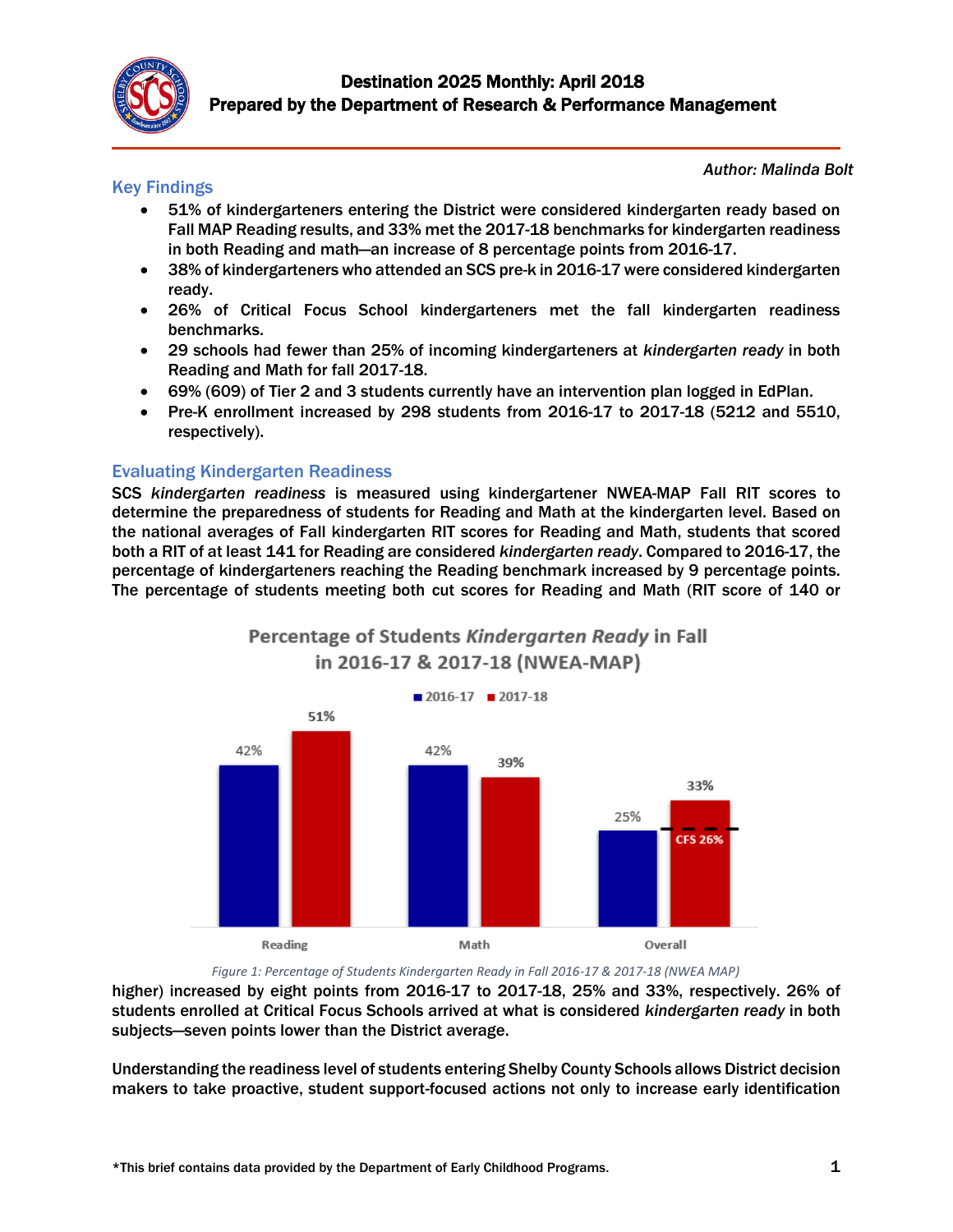

for intervention pathways, but also to support SCS Pre-K rigor and enrollment. Schools receiving fewer students prepared for kindergarten will need greater support for targeted intervention. Kindergarten Readiness by Location



29 SCS elementary schools had less than 25% of their incoming kindergarteners reaching the NWEA-MAP Kindergarten Readiness benchmarks in both Reading and Math for Fall 2017-18. While there are small pockets of geographic clusters, the low percentages of kindergarten readiness are relatively dispersed throughout the District. Schools receiving fewer students prepared for kindergarten require greater resource allocation for early intervention and targeted support at the District level.

Schools with fewer than 25% of entering kindergarteners meeting the NWEA-MAP Kindergarten Readiness benchmarks in both Reading and Math include:

- Alcy Elementary
- Alton Elementary
- Berclair Elementary
- Bethel Grove Elementary
- Charjean Elementary
- Cummings School
- Delano Elementary
- Douglass School
- Goodlett Elementary
- Hamilton Elementary
- Hickory Ridge Elementary
- Jackson Elementary
- Knight Road Elementary
- LaRose Elementary
- **Lucy Elementary**
- Manor Lake Elementary
- **Riverview School**
- Robert R. Church **Elementary**
- **Shady Grove Elementary**
- Sheffield Elementary
- South Park Elementary
- Springdale Elementary
- Treadwell Elementary
- Vollentine Elementary
- Wells Station Elementary
- Westhaven Elementary
- Westside Elementary
- William Herbert Brewster **Elementary**
- Winridge Elementary

Growth from Fall to Winter 2017-18

While students were more prepared for school this year based on the Kindergarten readiness NWEA-MAP RIT scores, the median growth percentile from Fall to Winter decreased from 2016-17 to 2017- 18 by about 10 percentile points for Reading and Math on the NWEA-MAP assessment. Overall, kindergarteners showed an average eight points of growth in RIT scores from Fall to Winter 2017- 18.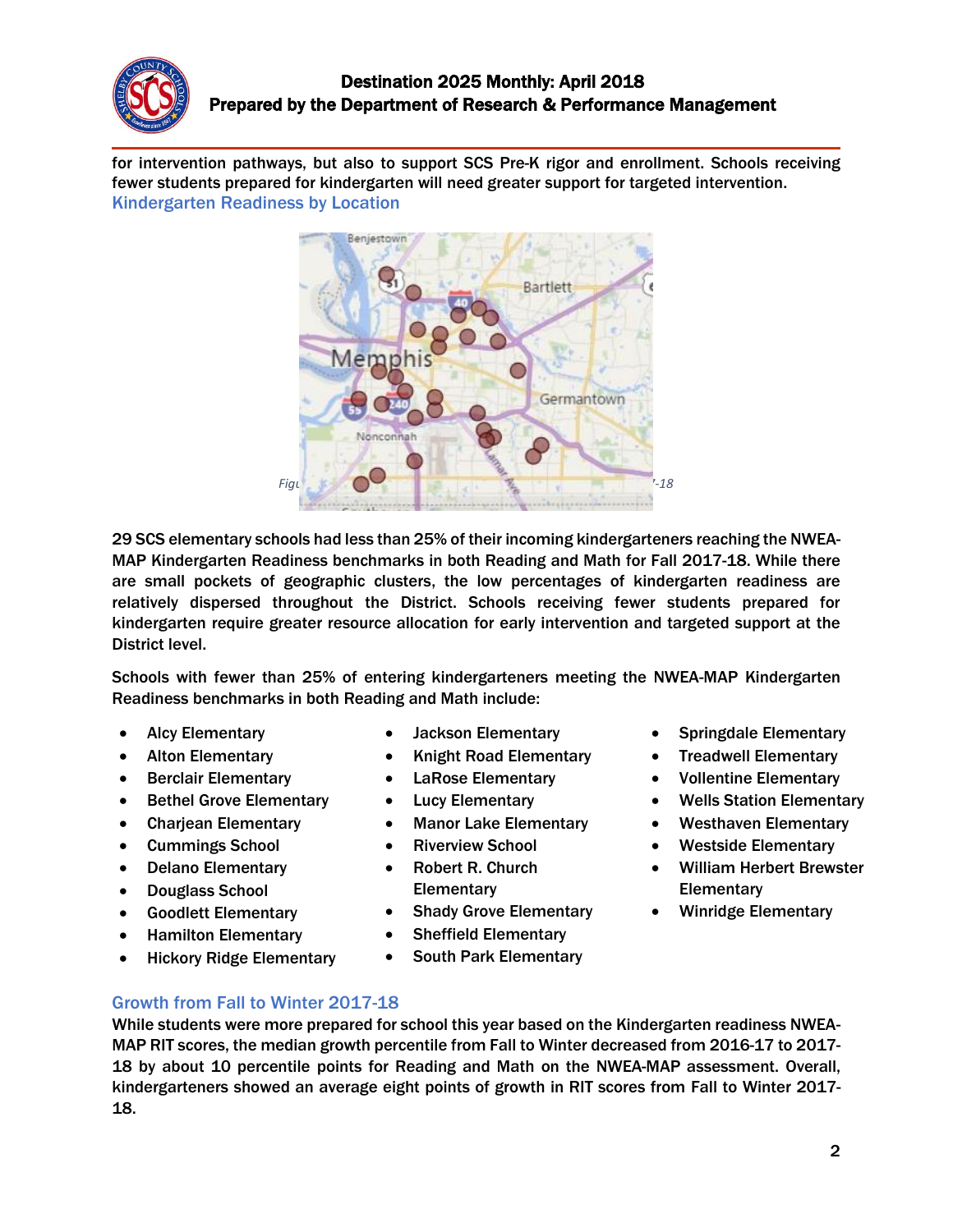



*Figure 3: Median Winter MAP Growth Percentile for Kindergarteners 2015-16 to 2017-18*

#### Winter RTI<sup>2</sup> Process - Kindergarten Throughput

Students scoring in the bottom 15% of their school at each NWEA-MAP testing window (Fall, Winter, and Spring) are flagged for additional benchmarking through EasyCBM in their area of greatest need (Reading, Math, or both). Benchmark testing determines the intervention tier of each student. Tier 2 and 3 students require intervention plans so that schools can monitor academic services received and student growth through the RTI<sup>2</sup> process.

Of the 1,495 kindergarten students flagged during the Winter MAP assessment, 75% (1,119) were benchmarked in all areas of need. Of the benchmarked students, 79% (886) were identified as at a Tier 2 or 3 level of intervention. 69% (609) of tier 2 or 3 students currently have an intervention plan logged in EdPlan. 66% of plans indicate that students are receiving Tier 3 level support and 34% indicate Tier 2 level of support for students.



# Kindergarten Throughput in RTI2 Process Winter 2017-18

*Figure 4: The RTI2 Process for SCS Kindergarteners Winter 2017-18*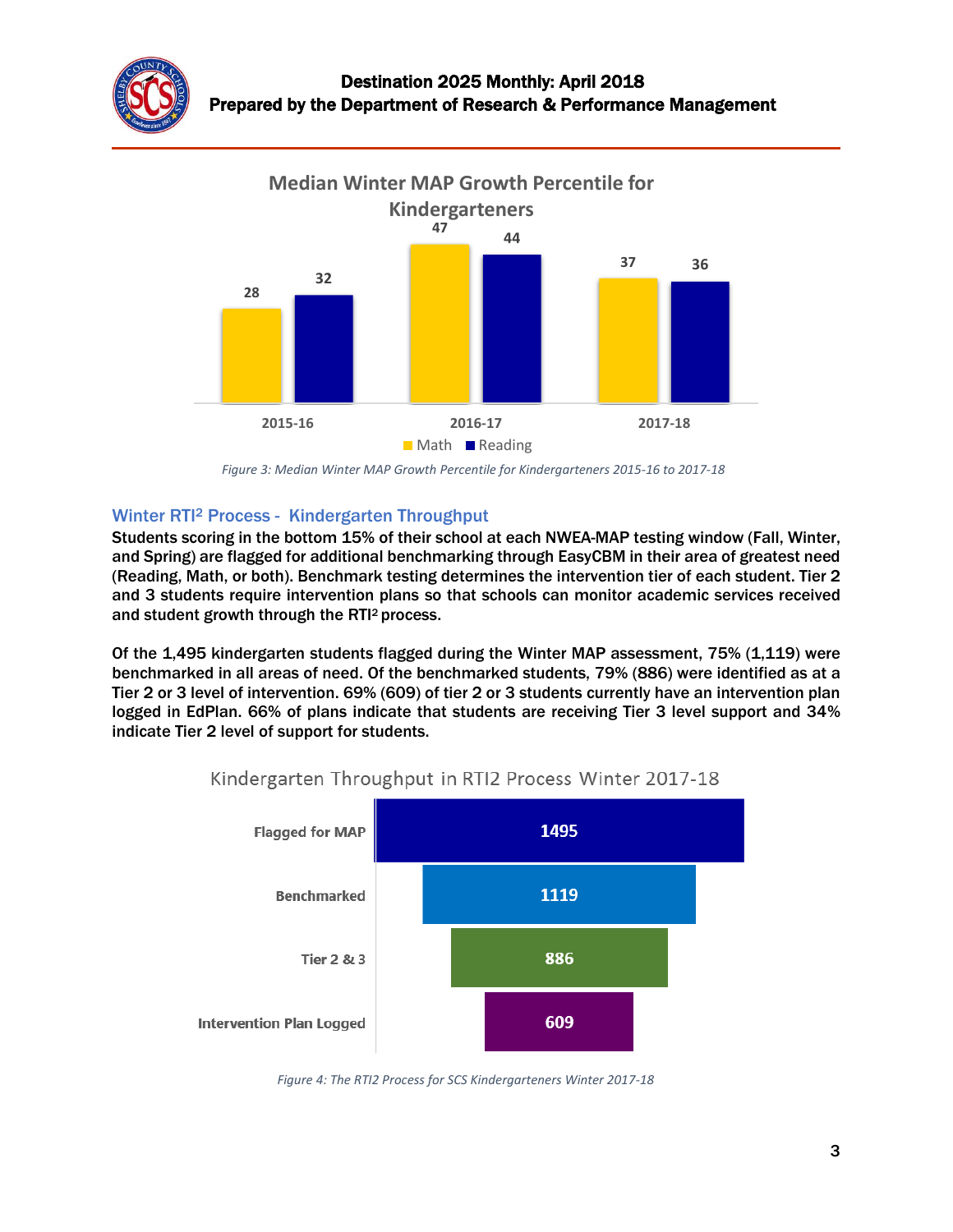

Currently, 277 Tier 2 and 3 kindergarteners do not have an intervention plan logged in EdPlan which may indicate they are not receiving appropriate services. This may however be an indication that these plans have been created on paper but have not been logged in EdPlan.

## Prior Enrollment in a Pre-K Program

As of 2017-18, 5,510 students are enrolled in an SCS Pre-K program, an increase of 298 students from 2016-17 and 745 students from 2015-16. The average percentage of students entering SCS *kindergarten ready* in fall 2017-18 was higher in Reading and Math for students that had attended an SCS Pre-K the year before compared to all SCS kindergarteners.



*Figure 6: SCS Pre-K Enrollment Compared to Potential Need for Next Year (Economically Disadvantaged Kindergarteners) Due to changes in how the State defines ED, the number of kindergartners identified as ED decreased dramatically in 2017-18. The above chart shows the potential number of ED students based on the previous year's ED rate.*